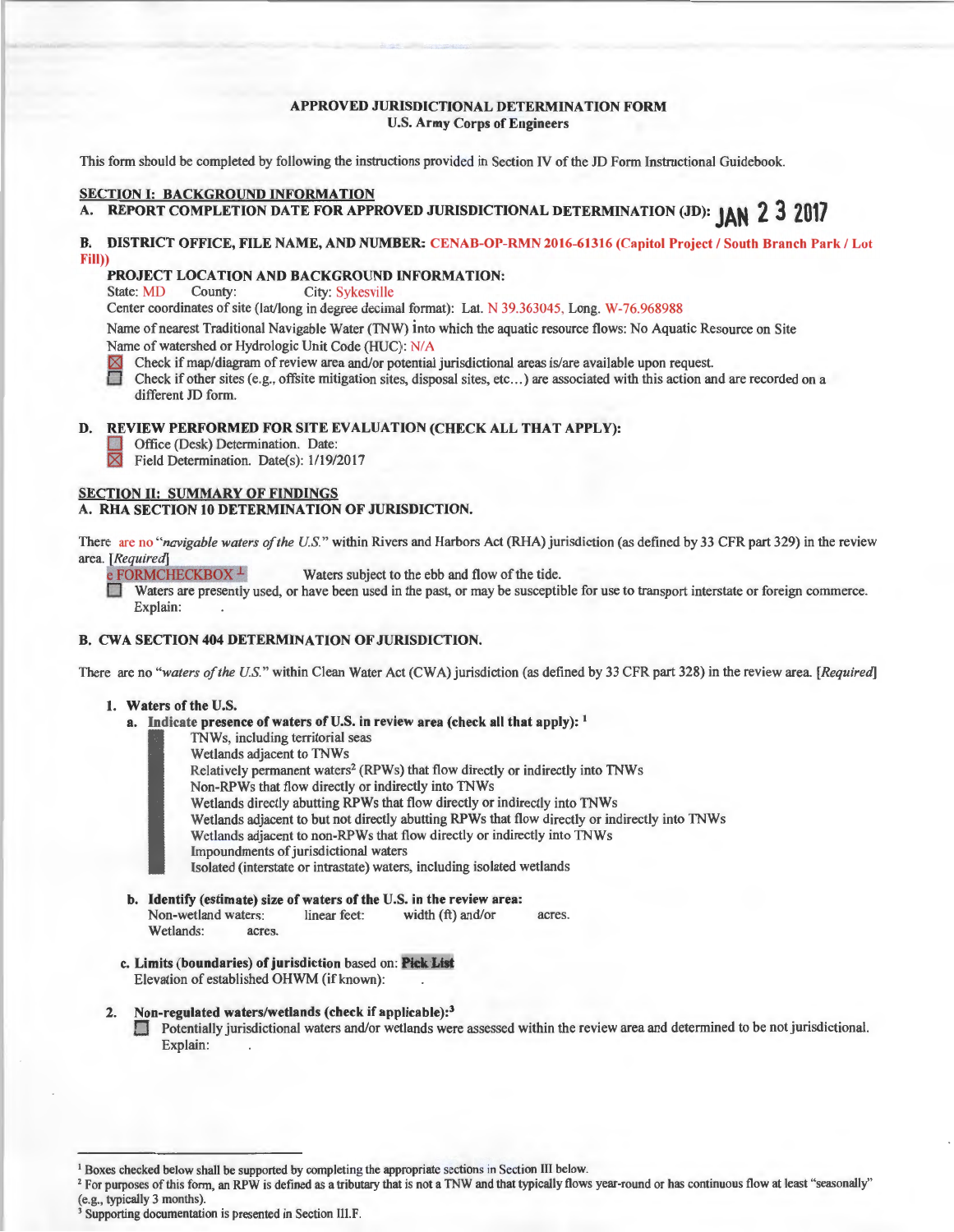#### SECTION III: CWA ANALYSIS

## A. TNWs AND WETLANDS ADJACENT TO TNWs

The agencies will assert jurisdiction over TNWs and wetlands adjacent to TNWs. If the aquatic resource is a TNW, complete Section III.A.1 and Section III.D.1. only; if the aquatic resource is a wetland adjacent to a TNW, complete Sections III.A.1 and 2 and Section 111.D.1.; otherwise, see Section 111.B below.

# 1. TNW

Identify TNW:

Summarize rationale supporting determination:

#### 2. Wetland adjacent to TNW

Summarize rationale supporting conclusion that wetland is "adjacent" :

### B. CHARACTERISTICS OF TRIBUTARY (THAT IS NOT A TNW) AND ITS ADJACENT WETLANDS (IF ANY):

This section summarizes information regarding characteristics of the tributary and its adjacent wetlands, if any, and it helps determine whether or not the standards for jurisdiction established under *Rapanos* have been met.

The agencies will assert jurisdiction over non-navigable tributaries of TNWs where the tributaries are "relatively permanent waters" (RPWs), i.e. tributaries that typically flow year-round or have continuous flow at least seasonally (e.g., typically 3 months). A wetland that directly abuts an RPW is also jurisdictional. If the aquatic resource is not a TNW, but has year-round (perennial) flow, skip to Section 111.D.2. If the aquatic resource is a wetland directly abutting a tributary with perennial flow, skip to Section 111.D.4.

A wetland that is adjacent to but that does not directly abut an RPW requires a significant nexus evaluation. Corps districts and EPA regions will include in the record any available information that documents the existence of a significant nexus between a relatively permanent tributary that is not perennial (and its adjacent wetlands if any) and a traditional navigable water, even though a significant nexus finding is not required as a matter of law.

If the waterbody<sup>4</sup> is not an RPW, or a wetland directly abutting an RPW, a JD will require additional data to determine if the waterbody has a significant nexus with a TNW. If the tributary has adjacent wetlands, the significant nexus evaluation must consider the tributary in combination with all of its adjacent wetlands. This significant nexus evaluation that combines, for analytical purposes, the tributary and all of its adjacent wetlands is used whether the review area identified in the JD request is the tributary, or its adjacent wetlands, or both. If the JD covers a tributary with adjacent wetlands, complete Section 111.B.1 for the tributary, Section llI.B.2 for any onsite wetlands, and Section III.B.3 for all wetlands adjacent to that tributary, both onsite and offsite. The determination whether a significant nexus exists is determined in Section III.C below.

#### 1. Characteristics of non-TNWs that flow directly or indirectly into TNW

(i) General Area Conditions:<br>Watershed size: **Pick List** Watershed size: **Fick List**<br>Drainage area: **ick List** Drainage area: Average annual rainfall: inches Average annual snowfall: inches

#### (ii) Physical Characteristics:

(a) Relationship with TNW:  $\Box$  Tributary flows directly into TNW.  $\Box$  Tributary flows through **Pick List** tributaries before entering TNW.

Project waters are **Pick List** river miles from TNW. Project waters are **Pick List** river miles from RPW. Project waters are **Pick List** aerial (straight) miles from TNW. Project waters are **Pick List** aerial (straight) miles from RPW. Project waters cross or serve as state boundaries. Explain:

Identify flow route to TNW5: Tributary stream order, if known:

<sup>4</sup> Note that the Instructional Guidebook contains additional information regarding swales, ditches, washes, and erosional features generally and in the arid **West** 

*<sup>5</sup>*Flow route can be described by identifying, e.g., tributary a, which flows through the review area, to flow into tributary b, which then flows into TNW.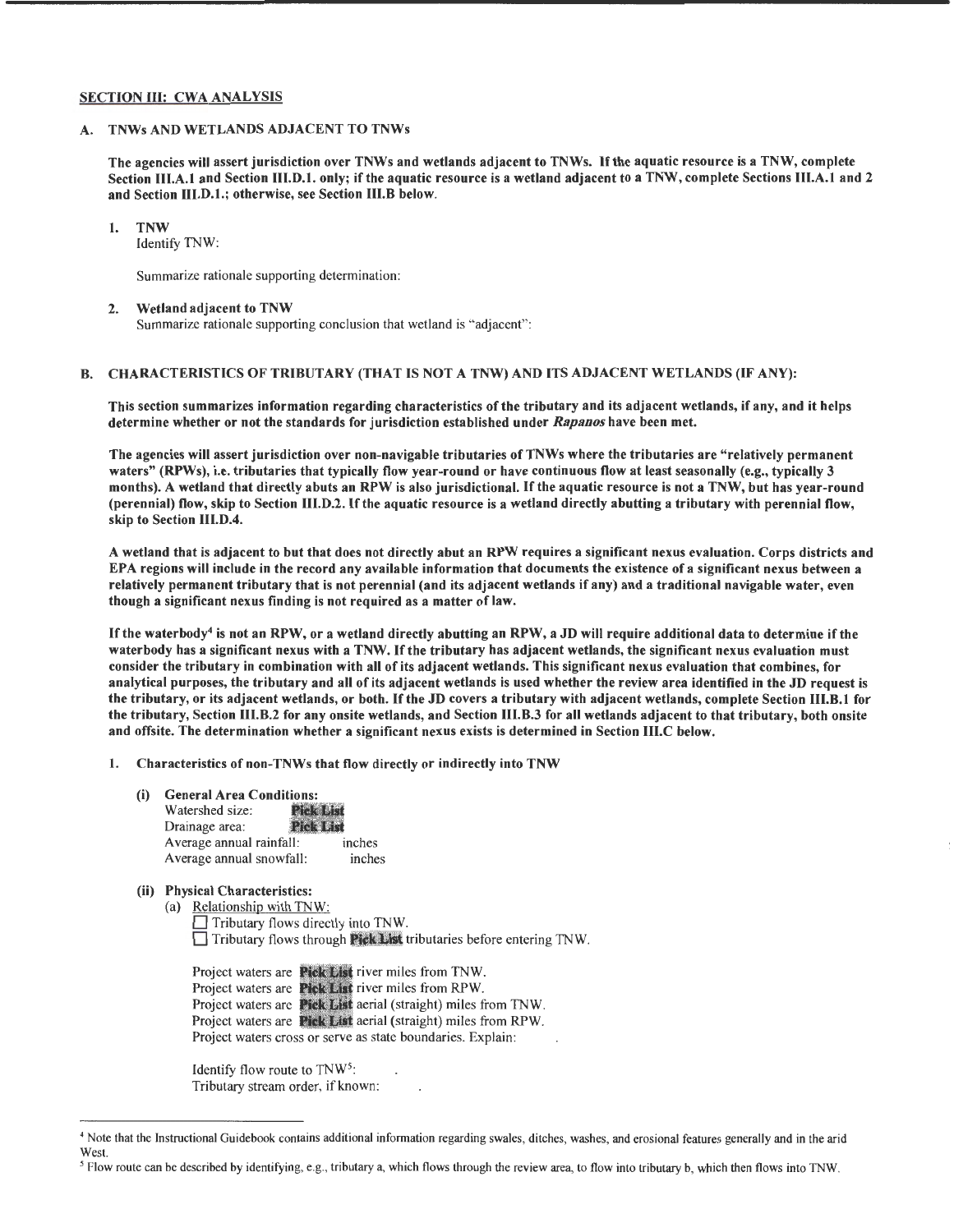| (b) | General Tributary Characteristics (check all that apply):<br>Tributary is:<br>$\Box$ Natural<br>Artificial (man-made). Explain:<br>Manipulated (man-altered). Explain:                                                                                                                                                                                                                                                                                                                                                                                                                                                                                |
|-----|-------------------------------------------------------------------------------------------------------------------------------------------------------------------------------------------------------------------------------------------------------------------------------------------------------------------------------------------------------------------------------------------------------------------------------------------------------------------------------------------------------------------------------------------------------------------------------------------------------------------------------------------------------|
|     | Tributary properties with respect to top of bank (estimate):<br>Average width:<br>feet<br>Average depth:<br>feet<br>Average side slopes: Pick List.                                                                                                                                                                                                                                                                                                                                                                                                                                                                                                   |
|     | Primary tributary substrate composition (check all that apply):<br>Silts<br>Sands<br>Concrete<br>Cobbles<br>Gravel<br>Muck<br>Bedrock<br>Vegetation. Type/% cover:<br>Other. Explain:                                                                                                                                                                                                                                                                                                                                                                                                                                                                 |
|     | Tributary condition/stability [e.g., highly eroding, sloughing banks]. Explain:<br>Presence of run/riffle/pool complexes. Explain:<br>Tributary geometry: Pick List<br>Tributary gradient (approximate average slope):<br>$\%$                                                                                                                                                                                                                                                                                                                                                                                                                        |
|     | $(c)$ Flow:<br>Tributary provides for: Pick List<br>Estimate average number of flow events in review area/year: Pick List<br>Describe flow regime:<br>Other information on duration and volume:                                                                                                                                                                                                                                                                                                                                                                                                                                                       |
|     | Surface flow is: Pick List. Characteristics:                                                                                                                                                                                                                                                                                                                                                                                                                                                                                                                                                                                                          |
|     | Subsurface flow: Pick List. Explain findings:<br>$\Box$ Dye (or other) test performed:                                                                                                                                                                                                                                                                                                                                                                                                                                                                                                                                                                |
|     | Tributary has (check all that apply):<br>$\Box$ Bed and banks<br>OHWM <sup>6</sup> (check all indicators that apply):<br>$\Box$ clear, natural line impressed on the bank<br>the presence of litter and debris<br>changes in the character of soil<br>destruction of terrestrial vegetation<br>shelving<br>the presence of wrack line<br>vegetation matted down, bent, or absent<br>sediment sorting<br>leaf litter disturbed or washed away<br>scour<br>sediment deposition<br>multiple observed or predicted flow events<br>water staining<br>abrupt change in plant community<br>other (list):<br>$\Box$ Discontinuous OHWM. <sup>7</sup> Explain: |
|     | If factors other than the OHWM were used to determine lateral extent of CWA jurisdiction (check all that apply):<br>High Tide Line indicated by:<br>Mean High Water Mark indicated by:<br>$\Box$ oil or scum line along shore objects<br>survey to available datum;<br>$\Box$ fine shell or debris deposits (foreshore)<br>physical markings;<br>vegetation lines/changes in vegetation types.<br>physical markings/characteristics<br>tidal gauges<br>other (list):                                                                                                                                                                                  |
|     | (iii) Chemical Characteristics:<br>Characterize tributary (e.g., water color is clear, discolored, oily film; water quality; general watershed characteristics, etc.).<br>Explain:<br>Identify specific pollutants, if known:                                                                                                                                                                                                                                                                                                                                                                                                                         |
|     |                                                                                                                                                                                                                                                                                                                                                                                                                                                                                                                                                                                                                                                       |

(iv) Biological Characteristics. Channel supports (check all that apply): D Riparian corridor. Characteristics (type, average width):

<sup>6</sup> A natural or man-made discontinuity in the OHWM does not necessarily sever jurisdiction (e.g., where the stream temporarily flows underground, or where the OHWM has been removed by development or agricultural practices). Where there is a break in the OHWM that is unrelated to the waterbody's flow regime (e.g., flow over a rock outcrop or through a culvert), the agencies will look for indicators of flow above and below the break. 7Ibid.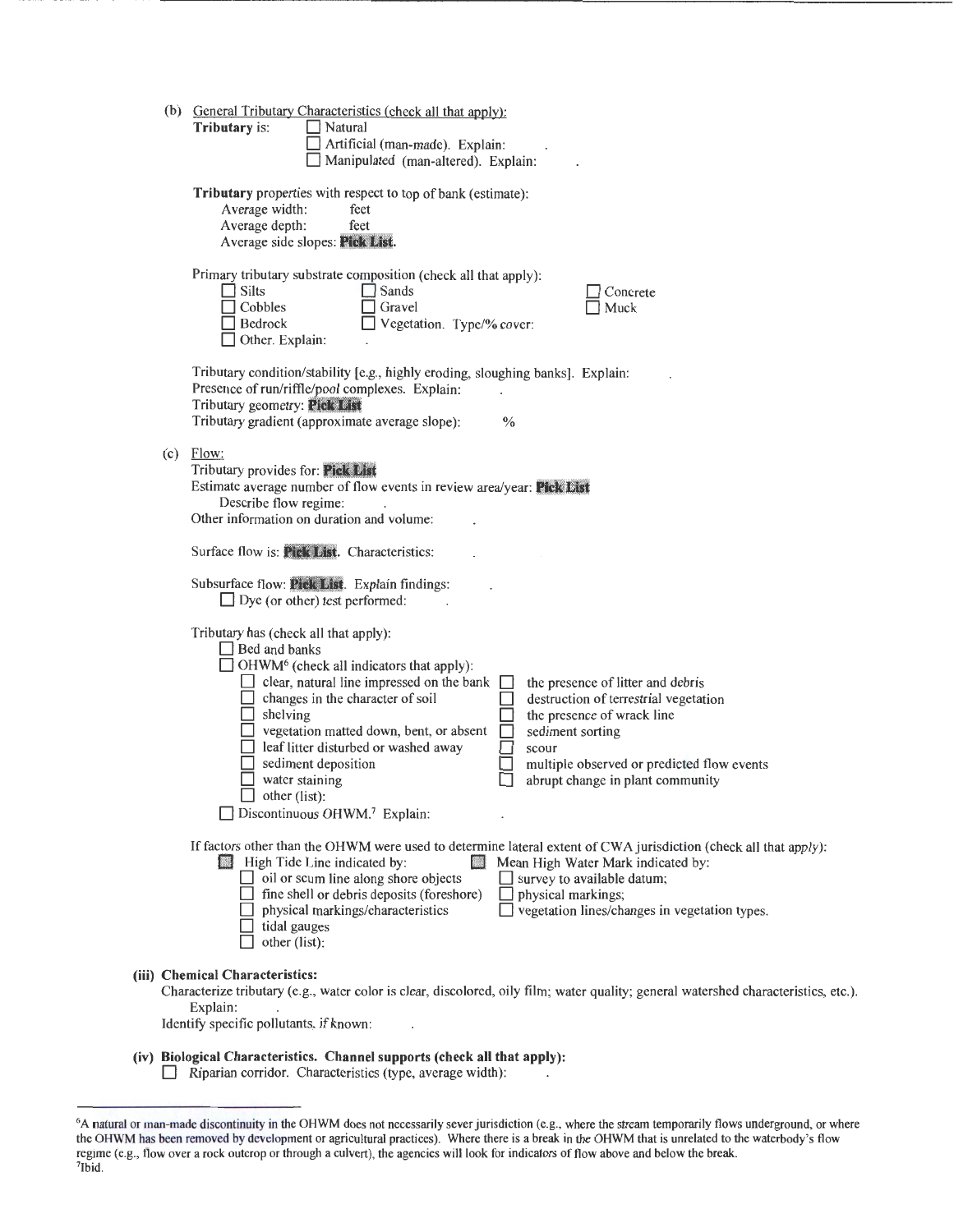- Wetland fringe. Characteristics:
- Habitat for:

0 Federally Listed species. Explain findings:

 $\Box$  Fish/spawn areas. Explain findings:

 $\Box$  Other environmentally-sensitive species. Explain findings:

 $\Box$  Aquatic/wildlife diversity. Explain findings:

#### 2. Characteristics of wetlands adjacent to non-TNW that flow directly or indirectly into TNW

#### (i) Physical Characteristics:

- (a) General Wetland Characteristics: Properties: Wetland size: acres Wetland type. Explain: Wetland quality. Explain: Project wetlands cross or serve as state boundaries. Explain:
- (b) General Flow Relationship with Non-TNW: Flow is: Pick List. Explain:

Surface flow is: Pick List Characteristics:

Subsurface flow: Pick List. Explain findings:  $\Box$  Dye (or other) test performed:

- (c) Wetland Adjacency Determination with Non-TNW:
	- $\Box$  Directly abutting

 $\overline{\Box}$  Not directly abutting

0 Discrete wetland hydrologic connection. Explain:

- $\Box$  Ecological connection. Explain:
- $\Box$  Ecological connection. Explain:<br> $\Box$  Separated by berm/barrier. Explain:

#### (d) Proximity (Relationship) to TNW

Project wetlands are Pick List river miles from TNW. Project waters are **Pick List** aerial (straight) miles from TNW. Flow is from: Pick List. Estimate approximate location of wetland as within the **Pick List** floodplain.

#### (ii) Chemical Characteristics:

Characterize wetland system (e.g., water color is clear, brown, oil film on surface; water quality; general watershed characteristics; etc.). Explain: Identify specific pollutants, if known:

#### (iii) Biological Characteristics. Wetland supports (check all that apply):

- $\Box$  Riparian buffer. Characteristics (type, average width):
- $\Box$  Vegetation type/percent cover. Explain:
- $\Box$  Habitat for:

0 Federally Listed species. Explain findings:

0 Fish/spawn areas. Explain findings:

 $\Box$  Other environmentally-sensitive species. Explain findings:

 $\Box$  Aquatic/wildlife diversity. Explain findings:

# 3. Characteristics of all wetlands adjacent to the tributary (if any)

All wetland(s) being considered in the cumulative analysis: **Pick List** 

Approximately ( ) acres in total are being considered in the cumulative analysis.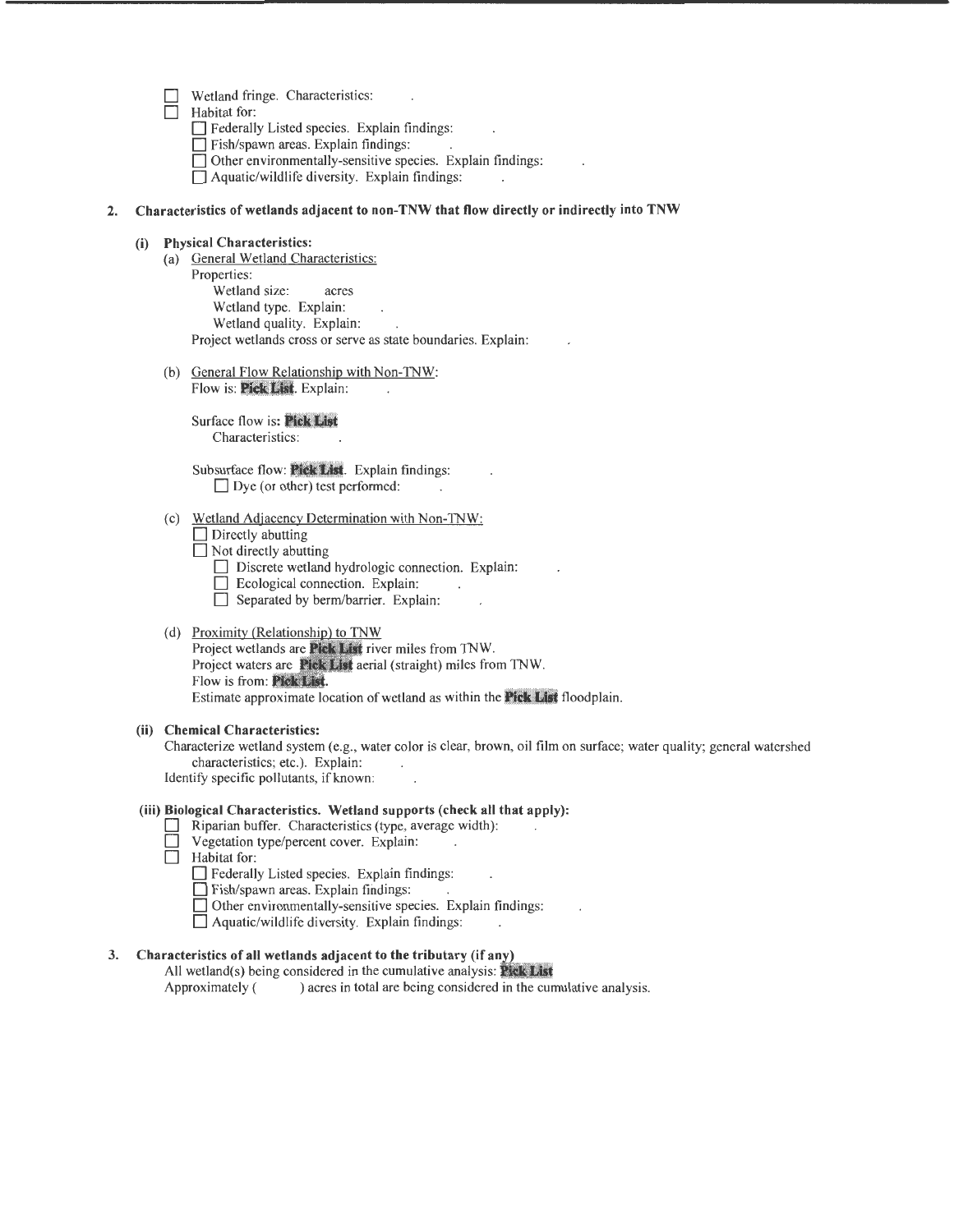For each wetland, specify the following:

Directly abuts? (Y/N) Size (in acres) Directly abuts? (Y/N) Size (in acres)

Summarize overall biological, chemical and physical functions being performed:

# C. SIGNIFICANT NEXUS DETERMINATION

A significant nexus analysis will assess the flow characteristics and functions of the tributary itself and the functions performed by any wetlands adjacent to the tributary to determine if they significantly affect the chemical, physical, and biological integrity ofa TNW. For each of the following situations, a significant nexus exists if the tributary, in combination with all of its adjacent wetlands, has more than a speculative or insubstantial effect on the chemical, physical and/or biological integrity of a TNW. Considerations when evaluating significant nexus include, but are not limited to the volume, duration, and frequency of the flow of water in the tributary and its proximity to a TNW, and the functions performed by the tributary and all its adjacent wetlands. It is not appropriate to determine significant nexus based solely on any specific threshold of distance (e.g. between a tributary and its adjacent wetland or between a tributary and the TNW). Similarly, the fact an adjacent wetland lies within or outside of a floodplain is not solely determinative of significant nexus.

Draw connections between the features documented and the effects on the TNW, as identified in the *Rapanos* Guidance and discussed in the Instructional Guidebook. Factors to consider include, for example:

- Does the tributary, in combination with its adjacent wetlands (if any), have the capacity to carry pollutants or flood waters to TNWs, or to reduce the amount of pollutants or flood waters reaching a TNW?
- Does the tributary, in combination with its adjacent wetlands (if any), provide habitat and lifecycle support functions for fish and other species, such as feeding, nesting, spawning, or rearing young for species that are present in the TNW?
- Does the tributary, in combination with its adjacent wetlands (if any), have the capacity to transfer nutrients and organic carbon that support downstream foodwebs?
- Does the tributary, in combination with its adjacent wetlands (if any), have other relationships to the physical, chemical, or biological integrity of the TNW?

#### Note: the above list of considerations is not inclusive and other functions observed or known to occur should be documented below:

- 1. Significant nexus findings for non-RPW that has no adjacent wetlands and flows directly or indirectly into TNWs. Explain findings of presence or absence of significant nexus below, based on the tributary itself, then go to Section III.D:
- 2. Significant nexus findings for non-RPW and its adjacent wetlands, where the non-RPW flows directly or indirectly into TNWs. Explain findings of presence or absence of significant nexus below, based on the tributary in combination with all of its adjacent wetlands, then go to Section III.D:
- 3. Significant nexus findings for wetlands adjacent to an RPW but that do not directly abut the RPW. Explain findings of presence or absence of significant nexus below, based on the tributary in combination with all of its adjacent wetlands, then go to Section III.D:

# D. DETERMINATIONS OF JURISDICTIONAL FINDINGS. THE SUBJECT WATERS/WETLANDS ARE (CHECK ALL THAT APPLY):

- 1. TNWs and Adjacent Wetlands. Check all that apply and provide size estimates in review area: TNW<sub>s:</sub> **D** Wetlands adjacent to TNWs: acres.
- 2. RPWs that flow directly or indirectly into TNWs.
	- Tributaries of TNWs where tributaries typically flow year-round are jurisdictional. Provide data and rationale indicating that tributary is perennial:
	- **Tributaries of TNW where tributaries have continuous flow "seasonally" (e.g., typically three months each year) are** jurisdictional. Data supporting this conclusion is provided at Section III.B. Provide rationale indicating that tributary flows seasonally: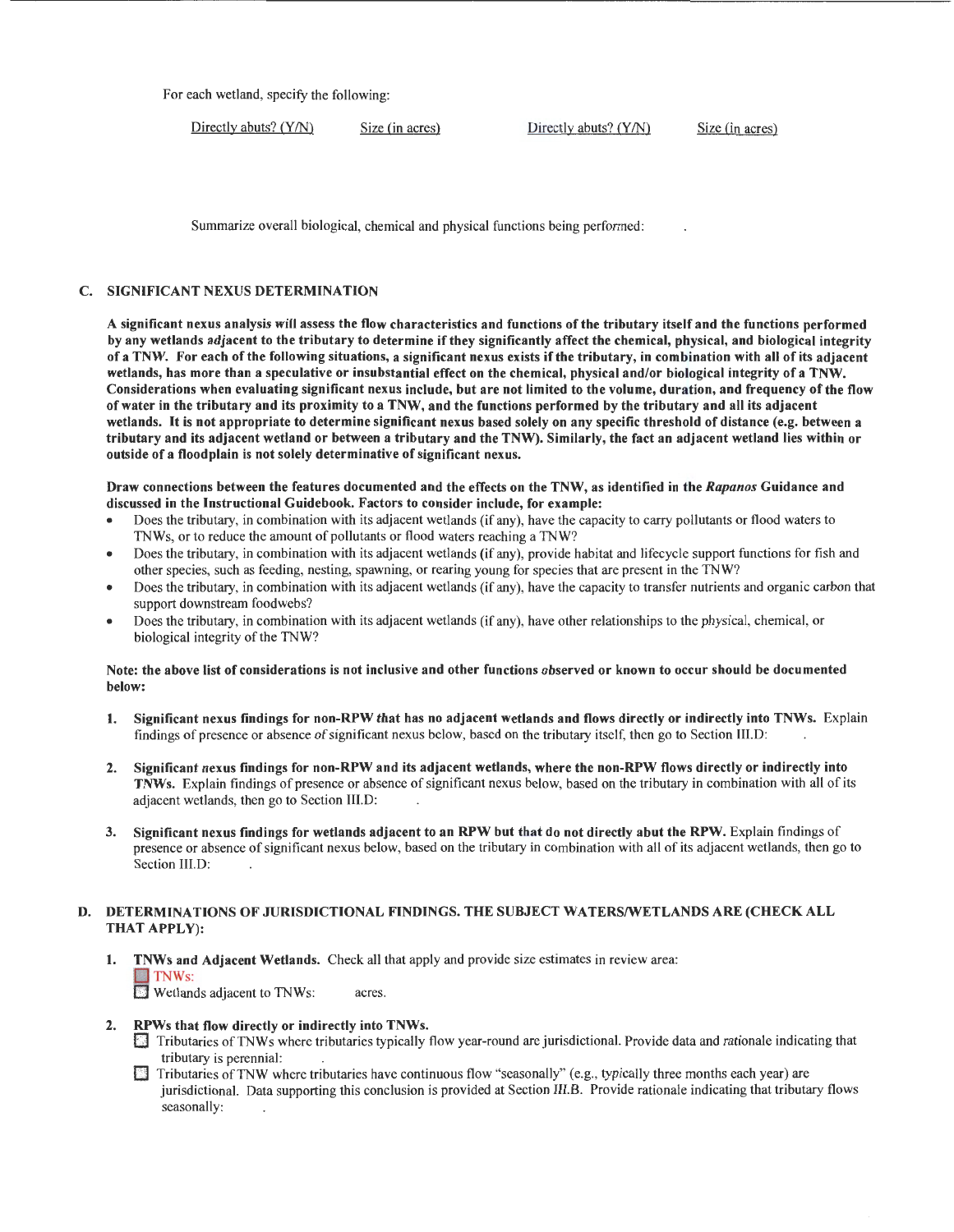Provide estimates for jurisdictional waters in the review area (check all that apply):

Tributary waters: linear feet width (ft).

Identify type(s) of waters:

3. Non-RPWs<sup>8</sup> that flow directly or indirectly into TNWs.<br>Waterbody that is not a TNW or an RPW, but flows directly or indirectly into a TNW, and it has a significant nexus with a TNW is jurisdictional. Data supporting this conclusion is provided at Section III.C.

Provide estimates for jurisdictional waters within the review area (check all that apply):<br>IT Tributary waters: linear feet width (ft).<br>Differences within the review acres.

- - - Identify type(s) of waters:

# Wetlands directly abutting an RPW that flow directly or indirectly into TNWs.<br>Wetlands directly abut RPW and thus are jurisdictional as adjacent wetlands.

- Wetlands directly abutting an RPW where tributaries typically flow year-round. Provide data and rationale indicating that tributary is perennial in Section 111.D.2, above. Provide rationale indicating that wetland is directly abutting an RPW:
- D Wetlands directly abutting an RPW where tributaries typically flow "seasonally." Provide data indicating that tributary is seasonal in Section III.B and rationale in Section Ill.D.2, above. Provide rationale indicating that wetland is directly abutting an RPW:

Provide acreage estimates for jurisdictional wetlands in the review area: acres.

- 5. Wetlands adjacent to but not directly abutting an RPW that flow directly or indirectly into TNWs.
	- 0 Wetlands that do not directly abut an RPW, but when considered in combination with the tributary to which they are adjacent and with similarly situated adjacent wetlands, have a significant nexus with a TNW are jurisidictional. Data supporting this conclusion is provided at Section Ill.C.

Provide acreage estimates for jurisdictional wetlands in the review area: acres.

# 6. Wetlands adjacent to non-RPWs that flow directly or indirectly into TNWs.

D Wetlands adjacent to such waters, and have when considered in combination with the tributary to which they are adjacent and with similarly situated adjacent wetlands, have a significant nexus with a TNW are jurisdictional. Data supporting this conclusion is provided at Section III.C.

Provide estimates for jurisdictional wetlands in the review area: acres

# 7. Impoundments of jurisdictional waters.9

- As a general rule, the impoundment of a jurisdictional tributary remains jurisdictional.
- 
- 8 Demonstrate that impoundment was created from "waters of the U.S.," or<br>Demonstrate that water meets the criteria for one of the categories presented<br>Demonstrate that water is isolated with a nexus to commerce (see E belo Demonstrate that water meets the criteria for one of the categories presented above (1-6), or
	-

# E. ISOLATED [INTERSTATE OR INTRA-STATE] WATERS, INCLUDING ISOLATED WETLANDS, THE USE, DEGRADATION OR DESTRUCTION OF WHICH COULD AFFECT INTERSTATE COMMERCE, INCLUDING ANY SUCH WATERS (CHECK ALL THAT APPLY): 10

- 
- ID which are or could be used by interstate or foreign travelers for recreational or other purposes.<br>
If from which fish or shellfish are or could be taken and sold in interstate or foreign commerce.<br>
Which are or could be from which fish or shellfish are or could be taken and sold in interstate or foreign commerce.
	- which are or could be used for industrial purposes by industries in interstate commerce.
- Interstate isolated waters. Explain:<br> **Discrete Strategies** Other factors. Explain:
- 

# Identify water body and summarize rationale supporting determination:

 $8$ See Footnote #3.

<sup>&</sup>lt;sup>9</sup> To complete the analysis refer to the key in Section III.D.6 of the Instructional Guidebook.<br><sup>10</sup> Prior to asserting or declining CWA jurisdiction based solely on this category, Corps Districts will elevate the action review consistent with the process described in the Corps/EPA *Memorandum Regarding CWA Act Jurisdiction Following Rapanos.*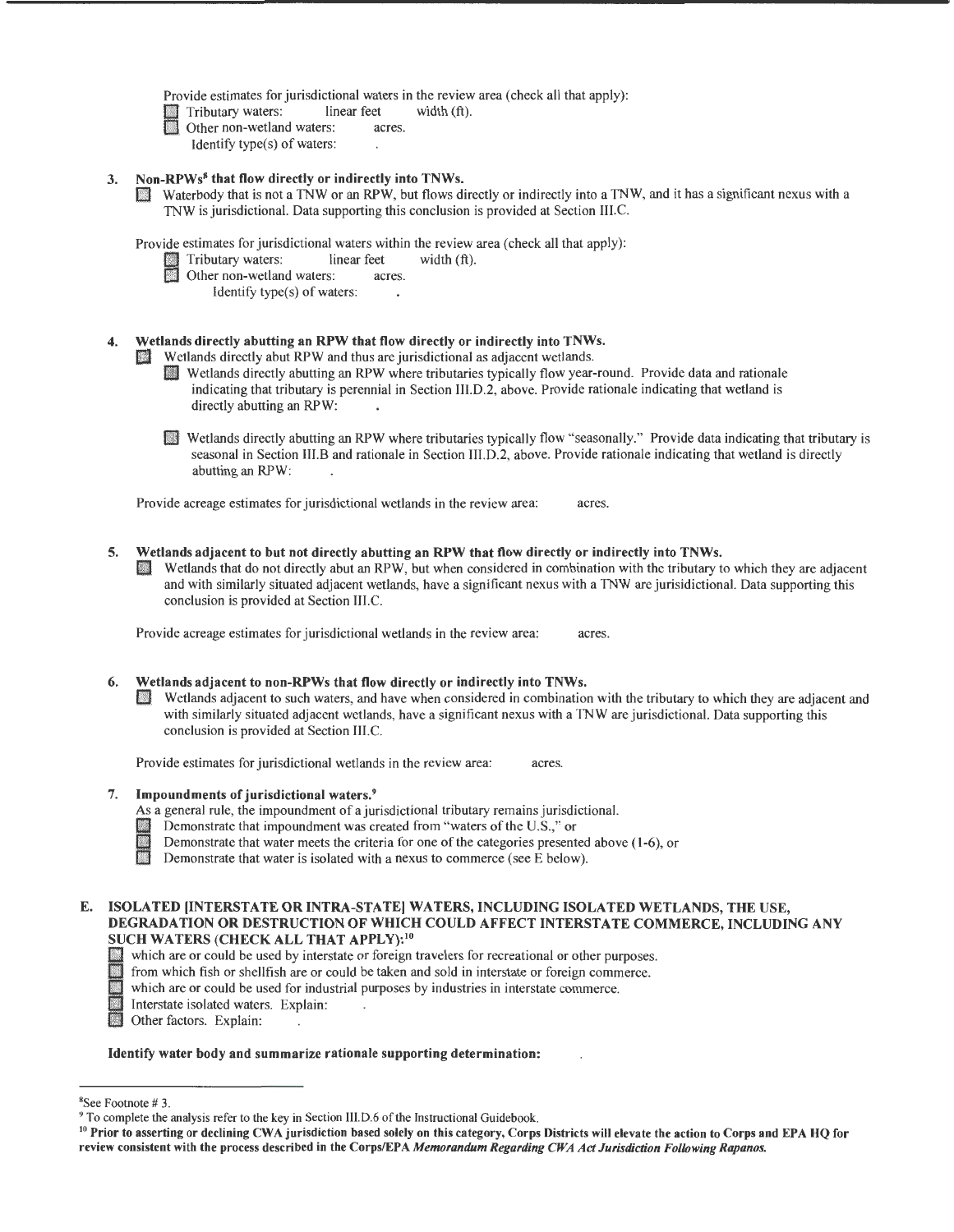|             | Provide estimates for jurisdictional waters in the review area (check all that apply):<br>Tributary waters:<br>linear feet<br>width $(ft)$ .<br>Other non-wetland waters:<br>acres.<br>Identify type(s) of waters:<br>Wetlands:<br>acres.                                                                                                                                                                                                                                                                                                                                                                                                                                                                                                                                                                                                                                                                                                                                                                                                                                                                                                                                                                                                                                                                     |
|-------------|---------------------------------------------------------------------------------------------------------------------------------------------------------------------------------------------------------------------------------------------------------------------------------------------------------------------------------------------------------------------------------------------------------------------------------------------------------------------------------------------------------------------------------------------------------------------------------------------------------------------------------------------------------------------------------------------------------------------------------------------------------------------------------------------------------------------------------------------------------------------------------------------------------------------------------------------------------------------------------------------------------------------------------------------------------------------------------------------------------------------------------------------------------------------------------------------------------------------------------------------------------------------------------------------------------------|
| F.          | NON-JURISDICTIONAL WATERS, INCLUDING WETLANDS (CHECK ALL THAT APPLY):<br>If potential wetlands were assessed within the review area, these areas did not meet the criteria in the 1987 Corps of Engineers<br>Wetland Delineation Manual and/or appropriate Regional Supplements.<br>Review area included isolated waters with no substantial nexus to interstate (or foreign) commerce.<br>$\Box$ Prior to the Jan 2001 Supreme Court decision in "SWANCC," the review area would have been regulated based solely on the<br>"Migratory Bird Rule" (MBR).<br>Waters do not meet the "Significant Nexus" standard, where such a finding is required for jurisdiction. Explain:<br>Other: (explain, if not covered above):                                                                                                                                                                                                                                                                                                                                                                                                                                                                                                                                                                                      |
|             | Provide acreage estimates for non-jurisdictional waters in the review area, where the sole potential basis of jurisdiction is the MBR<br>factors (i.e., presence of migratory birds, presence of endangered species, use of water for irrigated agriculture), using best professional<br>judgment (check all that apply):<br>linear feet<br>width (ft).<br>Non-wetland waters (i.e., rivers, streams):<br>Lakes/ponds:<br>acres.<br>Other non-wetland waters:<br>acres. List type of aquatic resource:<br>Wetlands:<br>acres.                                                                                                                                                                                                                                                                                                                                                                                                                                                                                                                                                                                                                                                                                                                                                                                 |
|             | Provide acreage estimates for non-jurisdictional waters in the review area that do not meet the "Significant Nexus" standard, where such<br>a finding is required for jurisdiction (check all that apply):<br>Non-wetland waters (i.e., rivers, streams):<br>linear feet,<br>width $(ft)$ .<br>Lakes/ponds:<br>acres.<br>Other non-wetland waters:<br>acres. List type of aquatic resource:<br>Wetlands:<br>acres.                                                                                                                                                                                                                                                                                                                                                                                                                                                                                                                                                                                                                                                                                                                                                                                                                                                                                            |
| ⊠<br>$\Box$ | <b>SECTION IV: DATA SOURCES.</b><br>A. SUPPORTING DATA. Data reviewed for JD (check all that apply - checked items shall be included in case file and, where checked<br>and requested, appropriately reference sources below):<br>Maps, plans, plots or plat submitted by or on behalf of the applicant/consultant:<br>Data sheets prepared/submitted by or on behalf of the applicant/consultant.<br>□ Office concurs with data sheets/delineation report.<br>□ Office does not concur with data sheets/delineation report.<br>Data sheets prepared by the Corps:<br>Corps navigable waters' study:<br>U.S. Geological Survey Hydrologic Atlas:<br>USGS NHD data.<br>USGS 8 and 12 digit HUC maps.<br>U.S. Geological Survey map(s). Cite scale & quad name:<br>USDA Natural Resources Conservation Service Soil Survey. Citation:<br>National wetlands inventory map(s). Cite name:<br>State/Local wetland inventory map(s):<br>FEMA/FIRM maps:<br>100-year Floodplain Elevation is:<br>(National Geodectic Vertical Datum of 1929)<br>Photographs: △ Aerial (Name & Date):<br>or $\Box$ Other (Name & Date):<br>Previous determination(s). File no. and date of response letter:<br>Applicable/supporting case law:<br>Applicable/supporting scientific literature:<br>Other information (please specify): |

# **B. ADDITIONAL COMMENTS TO SUPPORT JD:**